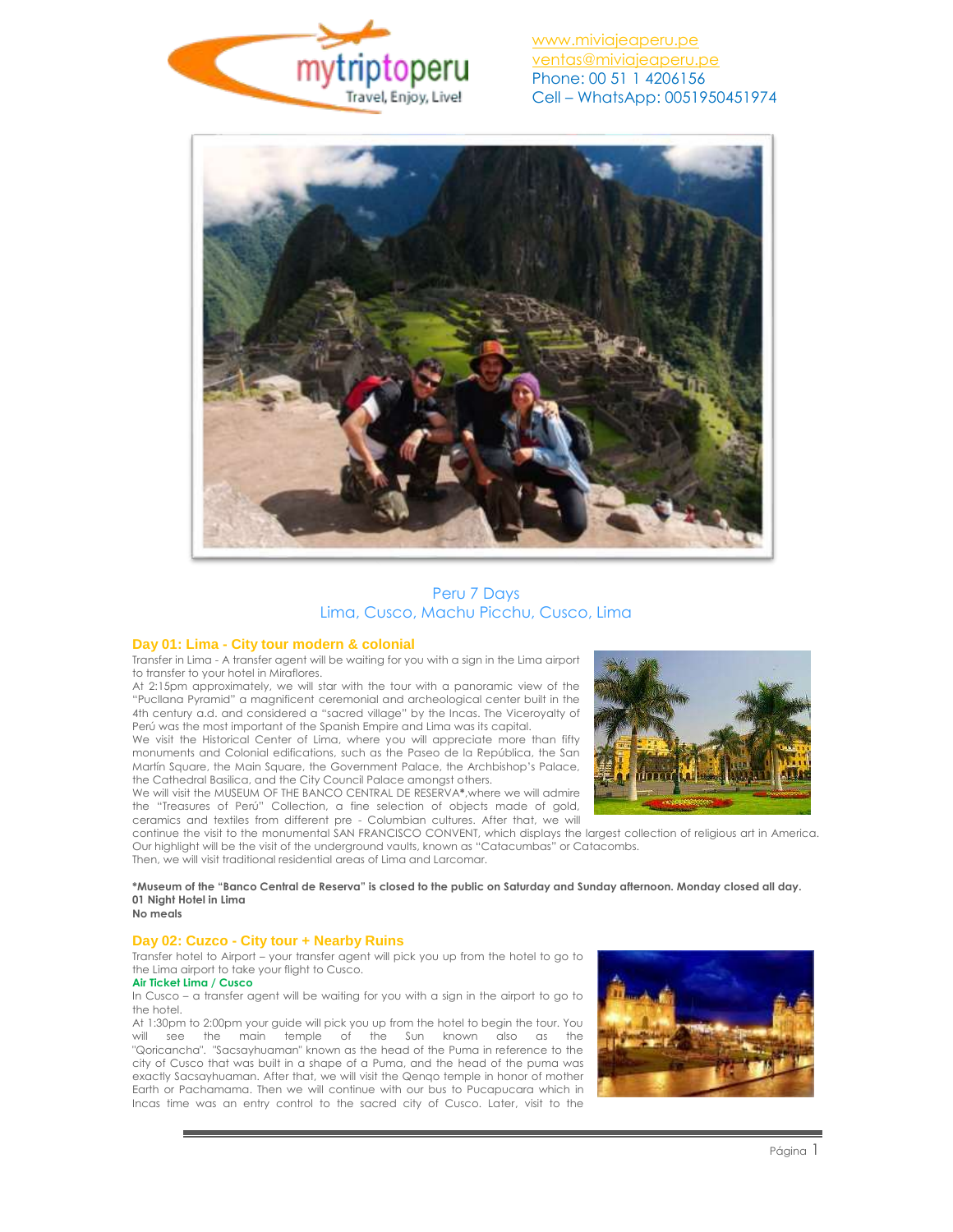

Tambomachay Inca temple in honor of the natural element of water. We will return to Cusco. It will be up to you to decide either to stay in the beautiful main square of Cusco or be taken to your hotel.

# **01 Night Hotel in Cusco**

**Breakfast**

## **Day 03: Full Day Tour to Machu Picchu ruins with Lunch**

At 6:30am you will be pick you up from your hotel to go to the train station. You will be on aboard the train from Cusco to Aguas Calientes (Machu Picchu village), arriving in this town at 10:30am approximately. The northbound train follows the lower lands towards to the Sanctuary of Machu Picchu and ends its services at the Aguas Calientes station. We will immediately board a bus that will transport you along the Hiram Bingham road leading to the ruins of Machu Picchu Inca City.

The bus rides about half an hour to the ruins ahead. Your guide will be waiting at the entrance of Machu Picchu ruins to explain the history of the area and answer any questions you may have about the site. After that, you will have free time to enjoy on your own. The train usually return to Cusco at 6:30pm arriving to Cusco at 10:30pm. Our personal staff will be waiting for you to transfer from the train station to your hotel.



#### **01 Night Hotel in Cusco Breakfast & Buffet lunch**

## **Day 04: Tour in the Sacred Valley, Pisac Market, Ollantaytambo & Chincheros with Lunch**

At 8:30 am a guide will pick you up from your hotel to begin the tour of the Sacred Valley of the Incas, we will be leaving the city and reach the viewpoint of Taray, from here we can enjoy the beautiful Inca terraces and existing farmland which surround the sacred river of the Incas "Willcamayuc". Later we´ll visit the Pisaq Andean market which is very colorful as the local people. The indian market is the best place to shop for crafts and souvenirs.

After some free time, we continue our journey to the village of Urubamba, where we will have a typical buffet lunch. After that, we will continue our journey we´ll reach the last living Inca town "Ollantaytambo". Ollantaytambo reminds us of a mythical love story, a drama of love that prevaisl against all obstacles. It is believed that this city was built by General Inka Ollanta in a time of rebellion against the Royal army of the Inka by preventing its binding to the beautiful princess Cusi Qoyllor "beautiful star".

A further 40 minutes' drive takes us to Chincheros surrounded by the colonial houses,

where we will again discover the magnificence of the Incan constructions, terraces and the beauty of the local people in their traditional dresses, all surrounded by the local temple, where we'll appreciate the painting of local people who later where wellknown as the creator of the "Escuela Cusqueña" founders. The Colonial church is rich in art and jewelry and well appreciated by their population.

At 7:00pm arrival in Cusco and transfer to your hotel. **01 Night Hotel in Cusco**

**Breakfast & Buffet lunch**

## **Day 05: Cuzco / Puno**

Our personal staff will pick you up from the hotel to go to Cusco bus station. **Bus Ticket Cuzco / Puno 08:00 / 2:30pm** In Puno – a transfer agent will be waiting for you in the bus station to go to the hotel. **01 Night Hotel in Puno Breakfast**

## **Day 06: Tour Titicaca Lake, Uros & Taquile Islands with Lunch**

Early morning transfer to the pier for a boat trip to Uros Floating Islands. Located 4 km from Puno and about 20 minutes motorboat ride. The original inhabitants of these floating islands are said to descend from one of the most ancient peoples of the Americas. Their dwellings made of Totora reed are built on the surface of Lake Titicaca. Next, we continue to Taquile Island. It is of great scenic beauty, ethnic and cultural interest. Local people are devoted to the agriculture and they have generated a communal tourism, as the visitors share their food and housing. They are famous for their fabrics and crafts. Lunch included. After that, return to Puno and transfer to the hotel. **01 Night Hotel in Puno**

**Breakfast & lunch**



## **Day 07: Puno / Juliaca / Lima**

A transfer agent will pick you up from the hotel to go to the Juliaca airport to take your flight to Lima. **Breakfast Air Ticket Juliaca / Lima 08:00 / 09:55 End of services** 

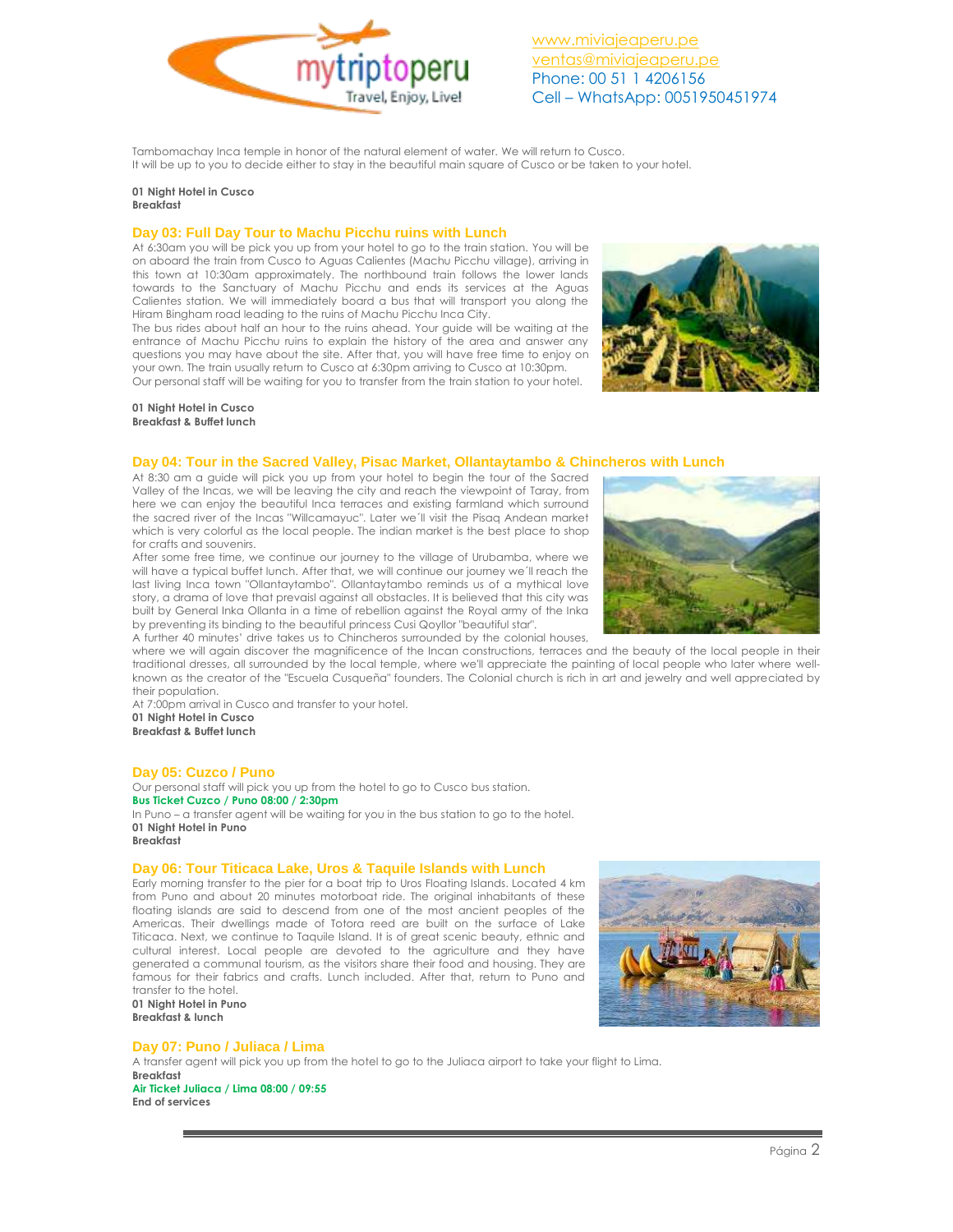

Price per Person in American Dollars:

| Categoría               | City  | Hotel                          | Simple   | <b>Doble</b> | <b>Triple</b> |
|-------------------------|-------|--------------------------------|----------|--------------|---------------|
| <b>Hostels</b>          | Lima  | Pirwa Inclan                   | 989.00   | 922.00       | 915.00        |
|                         | Cusco | Pirwa Posada Corregidor        |          |              |               |
|                         | Puno  | Paititi                        |          |              |               |
| <b>Hotels</b><br>$2***$ | Lima  | <b>Ducado</b>                  | 1,077.00 | 991.00       | 978.00        |
|                         | Cusco | Anden Inca                     |          |              |               |
|                         | Puno  | <b>Colonial Plaza</b>          |          |              |               |
| <b>Hotels</b><br>$A***$ | Lima  | <b>José Antonio Miraflores</b> | 1,314.00 | 1,090.00     | 1,079.00      |
|                         | Cusco | José Antonio Cuzco             |          |              |               |
|                         | Puno  | Qalasaya                       |          |              |               |
| <b>Hotels</b><br>5***** | Lima  | Casa Andina Premium            | 1,805.00 | 1,355.00     | 1,355.00      |
|                         | Cusco | Casa Andina Premium            |          |              |               |
|                         | Puno  | <b>Casa Andina Premium</b>     |          |              |               |

## **Program Included:**

- All Transfers.
- $\checkmark$  Air Tickets Lima / Cusco + Juliaca / Lima
- 01 Nights Hotel in Lima.
- $\times$  03 Nights Hotel in Cusco. 02 Nights Hotel in Puno.
- 
- $\checkmark$  Breakfast.<br> $\checkmark$  01 Lunch in
- 01 Lunch in Aguas Calientes.
- $\checkmark$  01 Lunch in the Sacred Valley.<br> $\checkmark$  01 lunch in Taquile Island 01 lunch in Taquile Island.
- $\checkmark$  Tours in shared.
- $\checkmark$  All entrance.<br> $\checkmark$  Bus Ticket Cus
- Bus Ticket Cusco / Ollantaytambo / Cusco.
- Tourist Train Ticket to Machu Picchu.

## **Not Included:**

- $\checkmark$  International Air Tickets.
- Meals no mentioned in the program.
- $\checkmark$  Transfer cost.

# **Additional:**

- $\checkmark$  Upgrade to Vistadome Train \$46.00 per person.<br> $\checkmark$  Upgrade Bus Cusco / Puno with tours in route 8.1
- Upgrade Bus Cusco / Puno with tours in route & Lunch \$ 39.00 per person.

## **Important Notes:**

- Prices in American Dollars per person.
- Minimum 2 persons.
- Hotels are subject to get availability in the moment we make the reservations.

## **Program Summary:**

**Day 01: Lima** Transfer in Lima 01 Night hotel in Lima

**Day 02: Lima / Cusco - City Tour & Nearby Ruins** Breakfast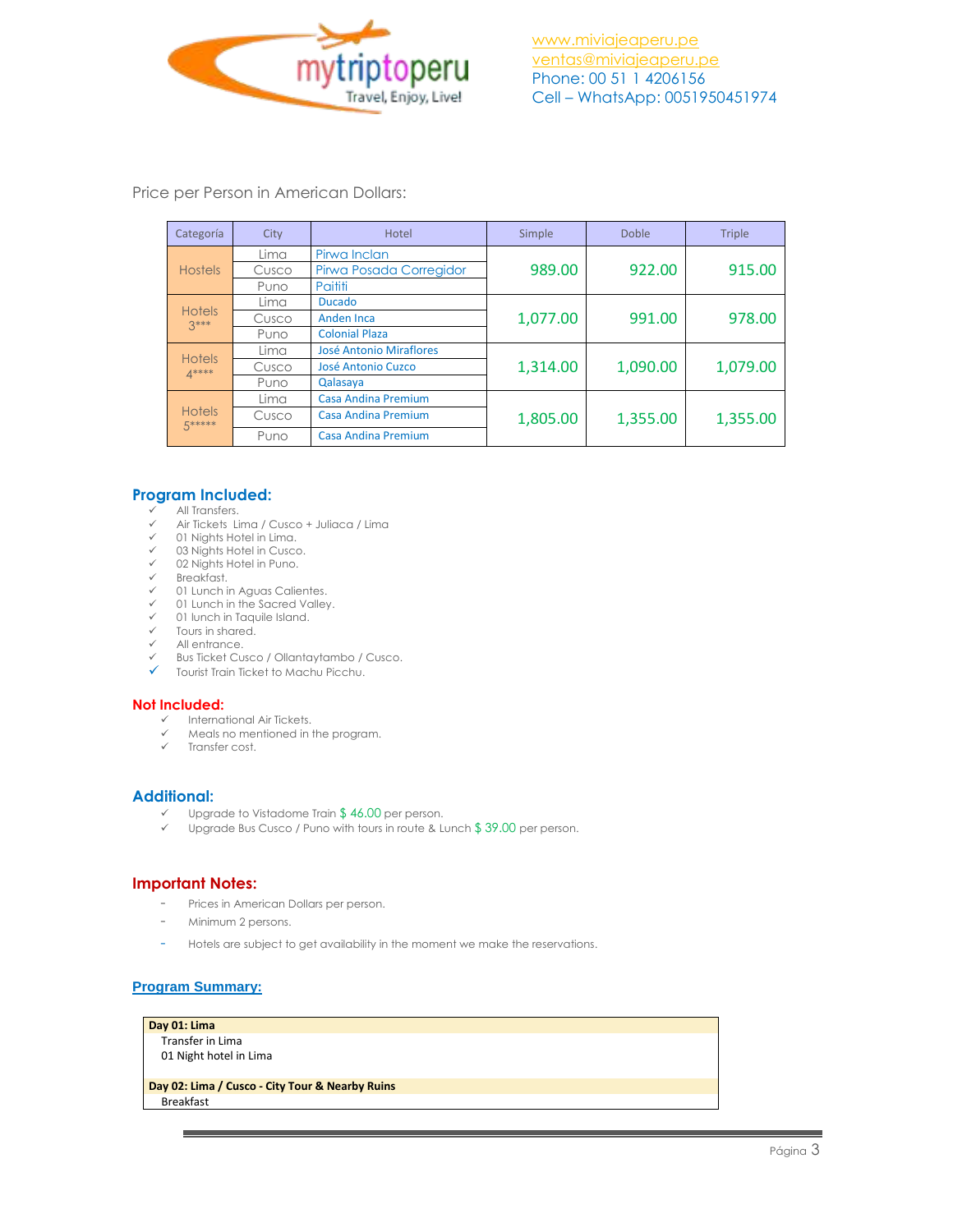

| Transfer to the airport in Lima                                                |  |
|--------------------------------------------------------------------------------|--|
| Air Ticket Lima / Cusco                                                        |  |
| Transfer in Airport / Hotel                                                    |  |
| Pm. City Tour & Nearby Ruins in Cusco                                          |  |
| <b>General Ticket entrances</b>                                                |  |
| 01 Night Hotel in Cuzco                                                        |  |
|                                                                                |  |
| Day 03: Full Day Machu Picchu in Tourist Train                                 |  |
| <b>Breakfast</b>                                                               |  |
| Transfers, Tourist Train, entrance, bus, guide.                                |  |
| Tourist train Aguas Calientes / Ollantaytambo                                  |  |
| <b>Buffet Lunch in Aguas Calientes</b>                                         |  |
| Transfer Ollantaytambo / Cusco                                                 |  |
| 01 Night Hotel in Cuzco                                                        |  |
| Day 04: Full Day Sacred Valley, Pisac Market, Ollantaytambo Ruins & Chincheros |  |
| <b>Breakfast</b>                                                               |  |
| Full Day Sacred Valley, Pisac Market, Ollantaytambo Ruins & Chincheros         |  |
| Buffet Lunch Rest. Alhambra                                                    |  |
| 01 Night Hotel in Cuzco                                                        |  |
|                                                                                |  |
| Day 05: Cuzco / Puno                                                           |  |
| <b>Breakfast</b>                                                               |  |
| Transfer out Hotel to Bus Station                                              |  |
| <b>Bus Ticket Cusco/ Puno</b>                                                  |  |
| Transfer in bus station to Hotel in Puno                                       |  |
| 01 Night Hotel in Puno                                                         |  |
|                                                                                |  |
| Day 06: Full Day Uros & Taquile Islands<br><b>Breakfast</b>                    |  |
| Full Day Uros & Taquile Islands                                                |  |
| Lunch in Taquile                                                               |  |
| 01 Night Hotel in Puno                                                         |  |
|                                                                                |  |
| Day 07: Puno / Juliaca / Lima                                                  |  |
| <b>Breakfast</b>                                                               |  |
| Transfer out Hotel / Airport of Juliaca                                        |  |
| Air Ticket Juliaca / Lima                                                      |  |
| <b>End of Services</b>                                                         |  |
|                                                                                |  |

## **Terms and Conditions**

We are a team of professionals ready to answer all your questions and concerns and make your trip an unforgettable experience. To find out about the availability of a program, we recommend sending an email to: [ventas@miviajeaperu.pe](mailto:ventas@miviajeaperu.pe) and one of our agents will respond within the next 24 hours. In order to process your order in the most efficient way possible, please do not forget to include the name of the desired program, as well as the date you wish to perform the service and the number of participants. If you want a tour with your preferences, please do not hesitate to let us know, we can put together a customized program, either in private or in share.

In case you have any questions or additional questions, do not hesitate to send us an email, we are always at your service to answer any question you may have.

## **To make a reservation it is necessary to send the following information:**

Names and surnames Passport number or identity document Nationality Date of birth Number of participants Age

Please send us if you have any additional important information to make your trip an unforgettable experience.

#### **Additional information:**

The confirmation of the program will be answered within a period no longer than 24 hours, where the corresponding deadlines for payments will be given.

The excursions are operated in English or Spanish, consult another kind of language.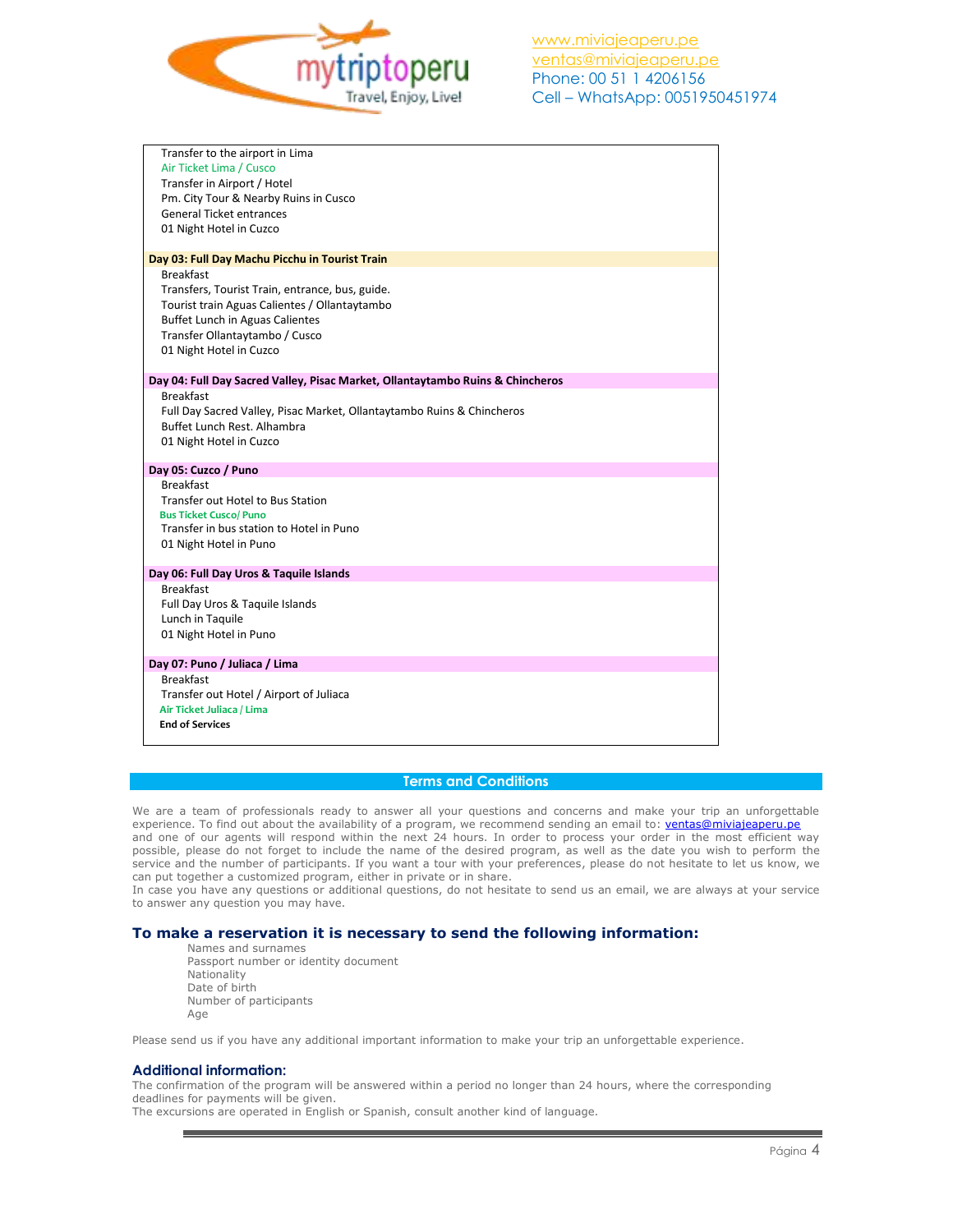

## **Travel Voucher:**

For each excursion / service that you have booked our reservation center will issue you the respective voucher / electronic receipt, which you must print and present at the time of starting the tour / service.

### **Local Information:**

Our office will send you via e-mail the complete information of the contracted program as well as the contact information in each city visited, such as the office address, telephone numbers and the name of the person in charge of providing the services.

My Trip to Peru operates with 20 years of experience in the tourism sector and offers the client a first class service, making the client enjoy his trip without having to worry about the details of the organization.

#### **Payment way:**

My Trip to Peru offer 3 ways of payment:

1. - Through online payment with credit cards: VISA, MASTERCARD and AMERICAN EXPRES via Transferwise ONLINE System **www.transferwise.com**, where you can access to fill in the details of your credit card.

Bank Account: Account in Soles (local currency) Account to Name: Johnny Alberto Banda Vera DNI: 25704671 Bank Name: Banco de Credito del Peru Bank account number: 1912 4915966040 Bank Address: Jr. Lampa 499 Lima 01

Bank Telephone: 5114275600

2. - Through our bank account in Peru. If you choose this form of payment, here are our bank details:

Bank Account: Account in American Dollars Account to Name: Johnny Alberto Banda Vera DNI: 25704671 Bank Name: Banco de Credito del Peru Bank account number: 1923 5798106101

Bank Address: Jr. Lampa 499 Lima 01 Bank Telephone: 5114275600

3. - Through WESTERN UNION Another form of payment is also made through Western Union, in this case this type of payment is used more for prepayments, smaller amounts for prepayments, for example the cost of internal air, Prepaid for the Inca Trail, this because the cost for the shipment is cheaper than the charge by the banks for the transfer, if you wish can make the total payment with this modality, here is the data of the person who will receive your payment in Peru:

 Name: Johnny Alberto Surname: Banda Vera DNI: 25704671 Address: Calle Olavegoya 2017 Dpto. 502 Jesús María Lima – Peru Telephone: 00 511 4206156

Once your transaction has been completed, My Trip to Peru SAC will send you an electronic receipt confirming all requested services within 24 hours.

#### **Cancellation Policy:**

Less than 20 days before the start of the tour / service: 100% Charge for cancellation. Between 21 to 30 days before the start of the tour / service: 50% Cancellation fee More than 31 days before the start of the tour / service: There is no cancellation fee for services or hotels, with exceptions that will be indicated in the program sent to passengers.

#### **Domestic Air Tickets:**

In the case of opting for the purchase of internal Air Tickets, it is recommended to make a prepayment according to the route in order to obtain the best rate, if the cost is promotional, in case of not being able to travel they can only be changed of dates with a payment of penalty and fare difference collection if there was not the same class on the new scheduled date, but are no longer reimbursable in case of cancellation.

#### **Important note:**

If you have requested the excursion of the Inca Trail to Machu Picchu or any other trek in Cusco, we will request a nonrefundable prepayment of US \$ 150.00